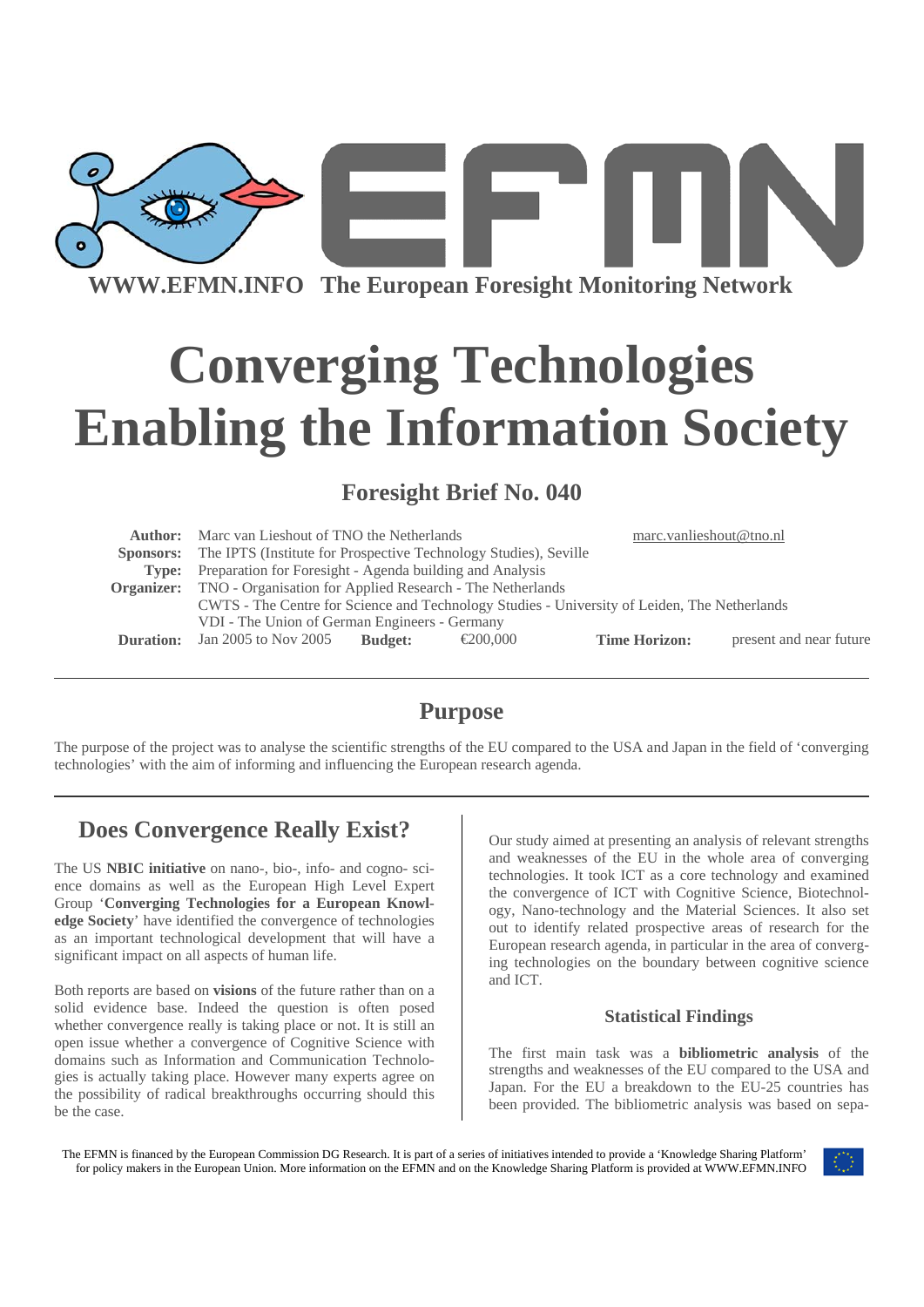#### **Converging Technologies Enabling the Information Society: Foresight Brief No. 040**

rate sets of keywords identified for each of the following disciplines:

- ICT
- Cognitive Science
- **Biotechnology**
- Nanotechnology and
- New materials.

This was used to distil relevant publications from the Thomson scientific database. Publications in convergent clusters such as  $ICT + Cognitive Science$  or  $ICT + Biotechnology$ , to name but a few were matched to show the overlap and estimate the level of convergence between fields. Convergence measured in this way was analysed in terms of the:

- Level of scientific **activity** by estimating the size of the cluster of publications as well as the
	- **Possible Impact on the Future European Research Agenda**

The impact of the phenomenon of technology convergence in the case of the convergent cluster of Cognitive Science + ICT was explored in detail in a dedicated **workshop** organized with the intention of building a vision for a European research agenda based on convergence.

## **Violating Boundaries between The Human Mind and Body**

Regarding socio-economic and cultural trends the study concluded that in many converging areas study it is possible to perceive the introduction of tools and devices which are on the one hand small or very small and on the other hand cross boundaries between the human body and the human mind. For example the use of artificial neural networks for various kinds of daily 'routines' in which selection and identification processes are used is increasingly common. Optimistic voices refer to a 'new renaissance' being at hand. More critical observers express concern about the implications of these new technologies and applications. In any case the socio-economic impact of this convergent cluster is believed to be potentially very high. It is expected to provide benefits for emerging as well as growing markets, not only in the health care sector but also in areas of application such as robotics in the broad sense of the term.

## **Cognitive Neuroscience at the Forefront**

Within the convergent cluster of Cognitive Science + ICT one can perceive the emergence of intelligent devices that mimic cognitive processes of the brain and the mind in:

- Sensing,
- Perceiving,

Impact based on figures for citation normalized each respective discipline.

A study of trends on the basis of **Vision Documents**, **Foresight Reports** and **Technology Roadmaps** complemented the bibliometric analysis.

For the convergent cluster Cognitive Science + ICT the bibliometric analysis was supplemented with a **patent analysis.**

National research programmes in the EU, the USA and Japan were **inventoried** to present an overview of national activities within the convergent clusters for each of these countries - the EU, the USA and Japan.

Gross figures regarding the **distribution of centers of excellence** within the EU-25 were presented on the basis of scientific activity and impact figures.

- Memorizing,
- Controlling,
- Acting and
- Learning.

Cognitive neuroscience supported by brain imaging techniques is at the forefront of developments in cognitive science and has strong links with developments in neurobiology.

Brain-machine interfaces coupled with robotics provide opportunities to create systems that can operate under circumstances that are difficult, dangerous or simply impossible for human beings:

- Disaster zones such as earthquake sites,
- Deep sea or
- Outer space.

Cognitive vision systems that enable intelligent monitoring processes, speech and language processing technologies also feature amongst the technological trends within cognitive science and ICT.

Within Biotechnology + ICT convergent cluster developments were identified that brought together bio-informatics and computational biology to provide technologies for:

- Non-invasive monitoring and diagnosis based on biosensors and biomarkers,
- Biological computing and the
- Development of virtual environments to manipulate genetic properties of organisms.

Within the Nanotechnology + ICT cluster developments were identified within;

Nano-electronics for nano-scale medical diagnosis and treatment, for cleaner, safer and more comfortable transport, and for anti-terrorism and security applications,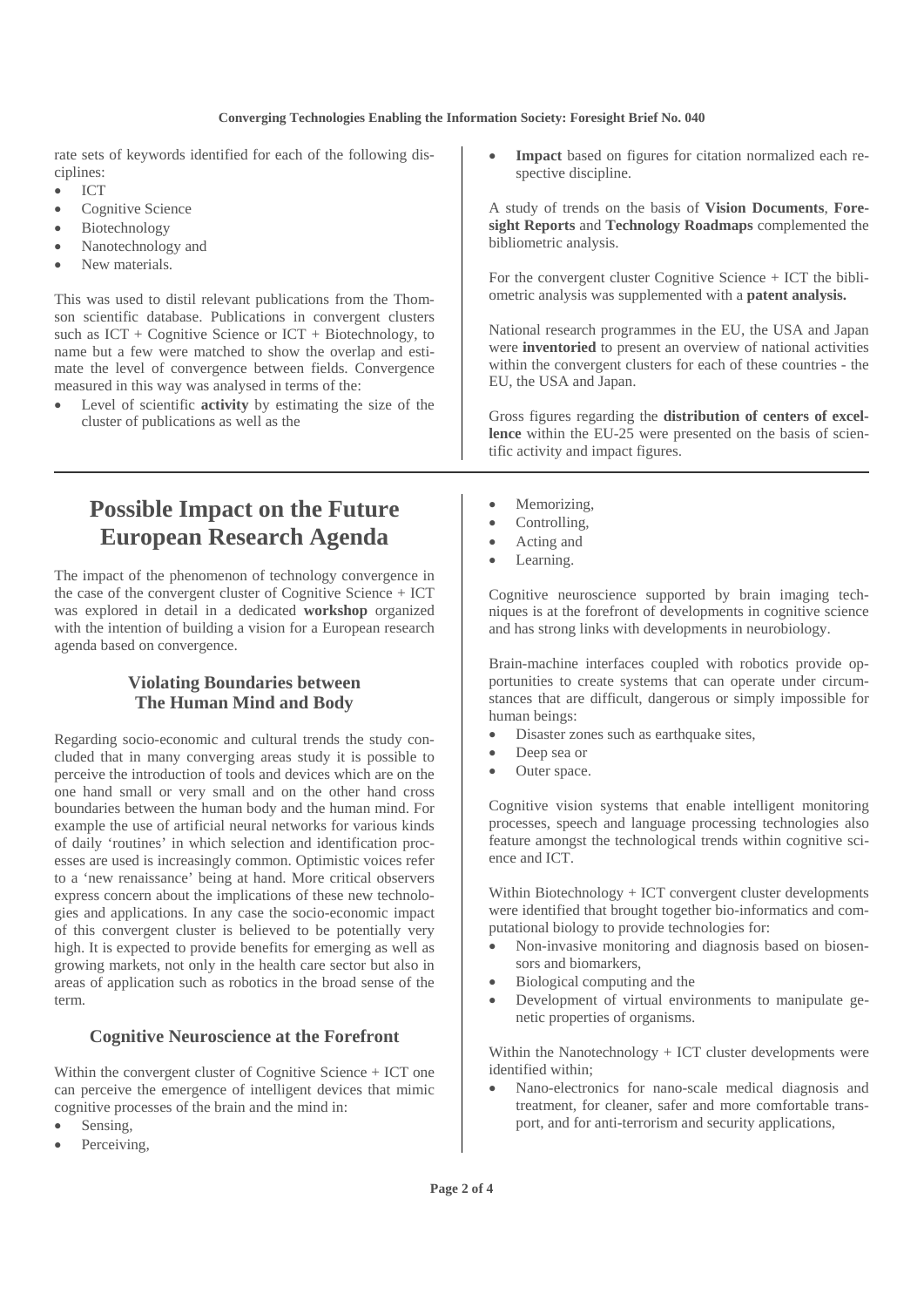#### **Converging Technologies Enabling the Information Society: Foresight Brief No. 040**

• Nano-photonics for fiber-optic communication, optical data storage, quantum dots, simulation and modeling techniques as well as image processing and pattern recognition.

Finally, new trends within the Material Sciences + ICT convergent cluster show overlaps with other clusters. This is especially true in the terms of the attention given to simulation and modeling, image processing, pattern recognition and neural networks. The overlap with Nanotechnology + ICT is particular strong in the area of electronics.

## **Applications in Medicine and Robotics**

These trends provide opportunities in a variety of fields including:

• Diagnosis and treatment in the field of medicine on the basis of markers and sensors,

- Brain imaging, deep neural stimulation and robotic surgery,
- The application of robotics to the exploration of outer space and deep sea as well as personal care and industrial processes,
- New modes of computing based on biological computing and nano-computing paradigms,
- New and advanced simulation and modeling techniques,
- Pattern recognition techniques based on the application of artificial neural networks in a great range of potential application domains.

The many visionary and roadmap documents that we studied, formulated challenges that remain to be overcome. These included challenges as ambitious and as inspiring as fully mimicking the human brain with the use of artificial neural network to replace the cognitive vision system. It has to be noted that many of the formulated technologically advanced challenges may not be realized for decades to come.

# **Europe's Comparative Advantage**

## **Strong Input but Weak Output**

Convergence is visible in all four clusters, though for now Material Science + ICT exhibits only modest convergence. Scientific activity in Europe as measured by the number of publications is overall higher than that in USA and Japan in all of the convergent clusters, except in the case of Biotech + ICT where USA has a slightly lead.

In terms if scientific impact as measured by the normalized citation score, the USA however leads in all clusters with the possible exception of Nanotechnology + ICT. In this case however reliable figures are hard to come by.

With regard to the centers of excellence, this study showed that the USA has a marked lead over Europe in terms of 'middle average' centers of excellence. In terms of high end centers of excellence however the USA and Europe are more balanced. This is especially the case for the Cognitive Science + ICT cluster and slightly less balance in the case of Biotechnology + ICT and Material Science + ICT. The figures for Nanotechnology + ICT are hard to interpret in a reliable way.

The overall conclusion is that Europe performing well in terms of input (scientific activity) but lags the USA in terms of output (scientific impact). The structural conditions reflected in the status and distribution of centers of excellence show that Europe is rather closely aligned to that in USA for the upper segment but is losing ground in the middle segment.

The position of Europe compared to Japan is quite good overall. Japan outperforms Europe only with respect to the impact score on Cognitive Science + ICT.

## **National Promotion of Convergent Clusters**

Europe shows a relatively balanced set of research activities on a national scale and on a European scale regarding the convergent clusters. However not all European countries contribute equally well to developments within each cluster. In particular the contribution of new European member states lags that of the rest of Europe.

The new member states focus more on participation in European research programmes rather than developing their own activities. Most countries have adopted specific strategies to promote participation in research activities focused on convergent clusters.

## **US Ability to Commercialize Knowledge**

The study showed that continued and intensified attention to the role of convergent clusters is justified. One can recognize the European knowledge paradox within these convergent clusters: Europe has a good and solid reputation regarding knowledge creation but lags the USA in terms of knowledge commercialization.

Major issues identified during the course of the study as being important for improving the European position are:

• **The role of Knowledge Centers:** To help actors to concentrate on multidisciplinary research, to balance long term visionary ambitions with realistic mid-term goals, to